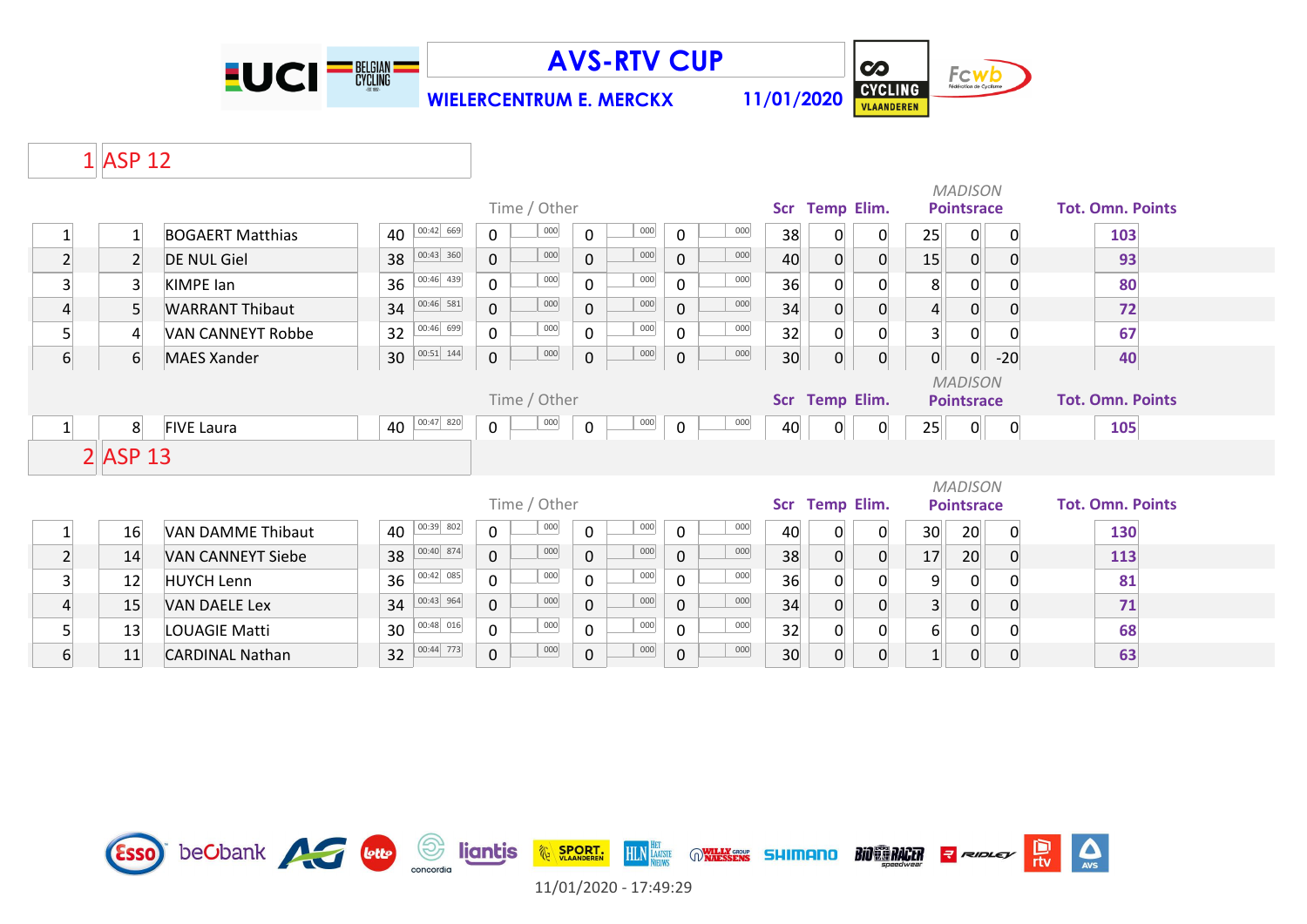

Esso beCbank **Alta Cette** Soncordia li**gnitis** 

# **AVS-RTV CUP**

**WIELERCENTRUM E. MERCKX 11/01/2020**



 $\sum_{\text{AVS}}$ 

믮

**BIO BRACER** Report

 $\overline{\mathbf{c}}$ 

# 3 ASP 14

|                 |    |                            |                     |             |                |              |              |     |                  |     |                |                | <b>MADISON</b> |                  |                   |                |                         |  |  |  |
|-----------------|----|----------------------------|---------------------|-------------|----------------|--------------|--------------|-----|------------------|-----|----------------|----------------|----------------|------------------|-------------------|----------------|-------------------------|--|--|--|
|                 |    |                            |                     |             |                | Time / Other |              |     |                  |     |                | Scr Temp Elim. |                |                  | <b>Pointsrace</b> |                | <b>Tot. Omn. Points</b> |  |  |  |
| $\mathbf 1$     | 24 | <b>DE BOCK Aless</b>       | $00:39$ 240<br>40   |             | 0              | 000          | 0            | 000 | 0                | 000 | 26             | 0              | $\overline{0}$ | 22               | $\mathbf{O}$      | $\overline{0}$ | 88                      |  |  |  |
| $\overline{2}$  | 21 | <b>AERNOUTS Nicolas</b>    | 38                  | $00:39$ 581 | $\Omega$       | 000          | $\mathbf{0}$ | 000 | $\mathbf 0$      | 000 | 38             | $\overline{0}$ | $\overline{0}$ | 12               | $\overline{0}$    | $\overline{0}$ | 88                      |  |  |  |
| 3               | 33 | <b>PUYPE Bram</b>          | 32                  | $00:40$ 439 | $\Omega$       | 000          | 0            | 000 | 0                | 000 | 36             | $\mathbf 0$    | $\overline{0}$ | 17               | 0                 | $\Omega$       | 85                      |  |  |  |
| $\overline{4}$  | 38 | <b>WEYTS Louis</b>         | 34                  | $00:40$ 225 | $\Omega$       | 000          | $\mathbf 0$  | 000 | $\mathbf 0$      | 000 | 34             | $\overline{0}$ | $\overline{0}$ | $\overline{2}$   | 0                 | $\overline{0}$ | 70                      |  |  |  |
| $5\overline{)}$ | 29 | LEMESTREZ Juan             | 28                  | $00:41$ 304 | $\Omega$       | 000          | $\Omega$     | 000 | $\mathbf 0$      | 000 | 32             | $\mathbf 0$    | $\Omega$       | 6 <sup>1</sup>   | 0                 | 0              | 66                      |  |  |  |
| $6 \overline{}$ | 32 | <b>METTEPENNINGEN Arne</b> | 36                  | 00:39 757   | $\mathbf{0}$   | 000          | $\mathbf 0$  | 000 | $\mathbf 0$      | 000 | 28             | $\pmb{0}$      | $\overline{0}$ | $\overline{0}$   | 0                 | $\mathbf 0$    | 64                      |  |  |  |
| $\overline{7}$  | 27 | <b>FAUTE Arnaud</b>        | 18                  | $00:43$ 224 | $\Omega$       | 000          | $\Omega$     | 000 | $\Omega$         | 000 | 40             | $\overline{0}$ | $\Omega$       | $6 \overline{6}$ | $\Omega$          | $\Omega$       | 64                      |  |  |  |
| 8               | 23 | D'HOOGHE Nicolas           | 26                  | $00:41$ 489 | $\overline{0}$ | 000          | $\mathbf 0$  | 000 | $\mathbf 0$      | 000 | 30             | $\mathbf 0$    | $\overline{0}$ | $2\vert$         | 0                 | $\mathbf 0$    | 58                      |  |  |  |
| 9               | 34 | <b>GABRIELS Jonas</b>      | 30                  | $00:40$ 491 | 0              | 000          | 0            | 000 | $\mathbf 0$      | 000 | 24             | $\mathbf 0$    | $\overline{0}$ | $\overline{0}$   | 0                 | $\overline{0}$ | 54                      |  |  |  |
| 10              | 26 | DE CLERCQ Matthijs         | $00:42$ 524<br>24   |             | $\overline{0}$ | 000          | $\mathbf 0$  | 000 | $\mathbf 0$      | 000 | 22             | $\overline{0}$ | $\overline{0}$ | $\mathsf{O}$     | 0                 | $\mathbf 0$    | 46                      |  |  |  |
| 11              | 36 | <b>VANDERSTEENE Kobe</b>   | $ 00:43 $ 213<br>20 |             | $\overline{0}$ | 000          | 0            | 000 | $\mathbf 0$      | 000 | 20             | 0              | $\Omega$       | 3 <sup>1</sup>   | $\Omega$          | $\Omega$       | 43                      |  |  |  |
| 12              | 37 | <b>WARRANT Robin</b>       | 22                  | $00:42$ 936 | $\Omega$       | 000          | $\mathbf{0}$ | 000 | $\mathbf 0$      | 000 | 16             | $\overline{0}$ | $\overline{0}$ | $2\vert$         | $\Omega$          | $\mathbf 0$    | 40                      |  |  |  |
| 13              | 25 | <b>DE BODE Staf</b>        | 16                  | $00:43$ 396 | $\overline{0}$ | 000          | 0            | 000 | 0                | 000 | 18             | $\overline{0}$ | $\overline{0}$ | 5 <sup>1</sup>   | 0                 | 0              | 39                      |  |  |  |
| 14              | 28 | <b>GHESELLE Warre</b>      | 14                  | 00:44 309   | $\overline{0}$ | 000          | $\mathbf{0}$ | 000 | $\mathbf 0$      | 000 | 14             | $\overline{0}$ | $\overline{0}$ | $\overline{0}$   | 0                 | $\mathbf 0$    | 28                      |  |  |  |
| 15              | 35 | VAN DEN BOSSCHE Mon        | 12                  | $00:44$ 754 | $\overline{0}$ | 000          | 0            | 000 | 0                | 000 | 12             | $\mathbf 0$    | 0              | $\overline{0}$   | 0                 | $\mathbf 0$    | 24                      |  |  |  |
| 16              | 30 | <b>MAES Luca</b>           | $ 00:45 $ 236<br>10 |             | $\mathbf{0}$   | 000          | $\mathbf 0$  | 000 | $\mathbf 0$      | 000 | 10             | $\overline{0}$ | $\overline{0}$ | $\overline{0}$   | $\overline{0}$    | $\mathbf 0$    | 20                      |  |  |  |
| 17              | 31 | <b>MANNAERT Kiandro</b>    | 8                   | 00:45 749   | $\overline{0}$ | 000          | $\mathbf 0$  | 000 | $\mathbf 0$      | 000 | 8              | $\mathbf 0$    | $\overline{0}$ | $\overline{0}$   | $\overline{0}$    | $\Omega$       | 16                      |  |  |  |
| 18              | 22 | <b>COLLARD Ernesto</b>     | 6                   | $00:50$ 006 | 0              | 000          | $\pmb{0}$    | 000 | $\boldsymbol{0}$ | 000 | $\overline{6}$ | $\pmb{0}$      | 0              | 0                | 0                 | $-40$          | $-28$                   |  |  |  |
|                 |    |                            |                     |             |                |              |              |     |                  |     |                |                |                |                  | <b>MADISON</b>    |                |                         |  |  |  |
|                 |    |                            |                     |             |                | Time / Other |              |     |                  |     |                | Scr Temp Elim. |                |                  | <b>Pointsrace</b> |                | <b>Tot. Omn. Points</b> |  |  |  |
| $\mathbf{1}$    | 39 | <b>EXPEELS Laerke</b>      | $00:42$ 365<br>40   |             | 0              | 000          | 0            | 000 | 0                | 000 | 40             | $\mathbf 0$    | 0              | 35               | $\mathsf{O}$      | $\overline{0}$ | 115                     |  |  |  |
| $\overline{2}$  | 40 | <b>VIERSTRAETE Luca</b>    | $00:46$ 282<br>38   |             | $\mathbf{0}$   | 000          | $\mathbf{0}$ | 000 | $\overline{0}$   | 000 | 38             | $\overline{0}$ | $\overline{0}$ | 20               | 0                 | 0              | 96                      |  |  |  |



**HLN** LAATSTE

**WILLY GROUP** 

**SHIMANO** 

**EXAMPLE SPORT.**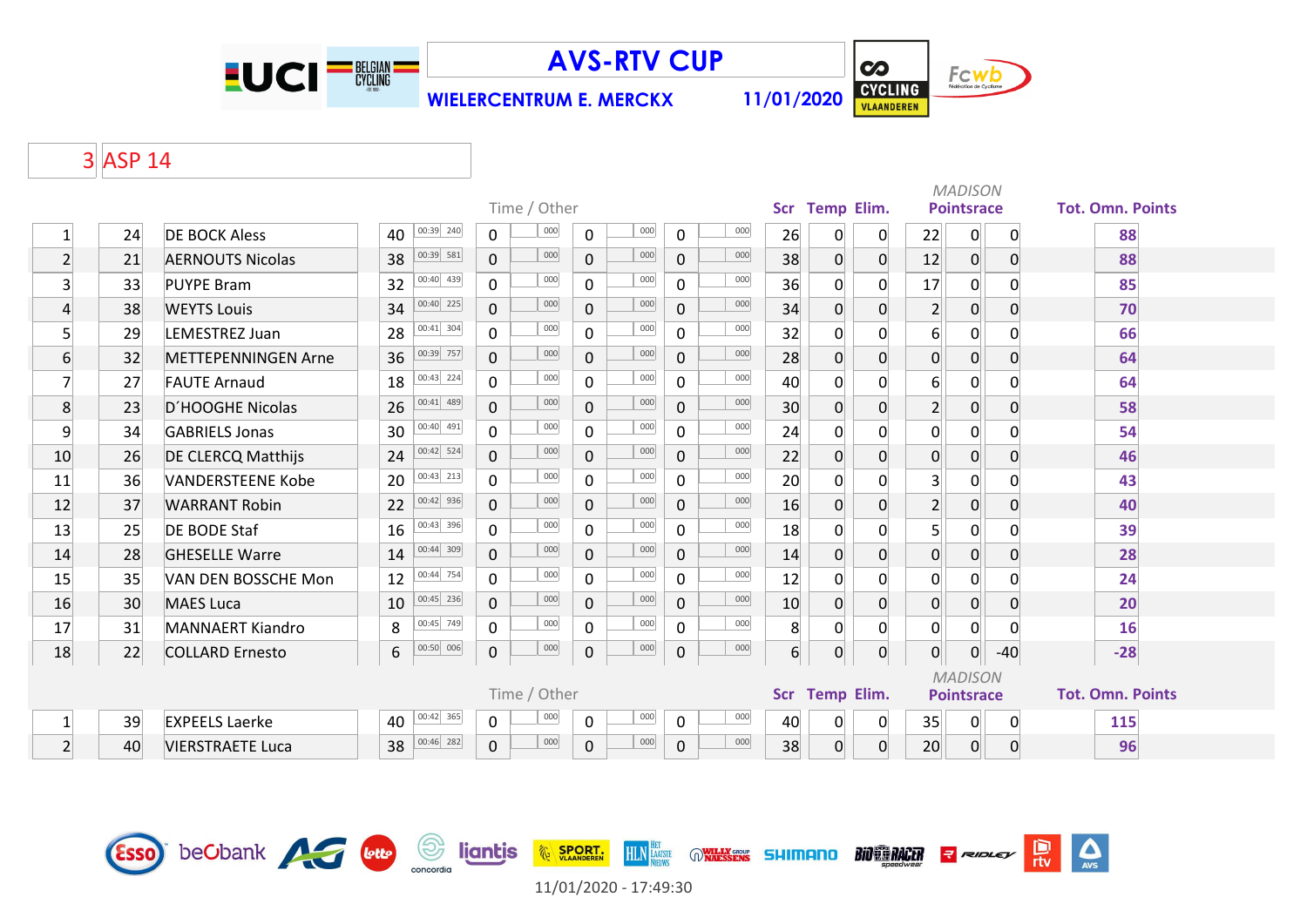

**WIELERCENTRUM E. MERCKX 11/01/2020**



### Dames J

|              | Time / Other |                         |              |     |              |                |              |                   |                |                         |    |    |                |                | <b>MADISON</b>    |          |                         |  |  |  |  |  |  |  |
|--------------|--------------|-------------------------|--------------|-----|--------------|----------------|--------------|-------------------|----------------|-------------------------|----|----|----------------|----------------|-------------------|----------|-------------------------|--|--|--|--|--|--|--|
|              |              |                         |              |     |              | Scr Temp Elim. |              | <b>Pointsrace</b> |                | <b>Tot. Omn. Points</b> |    |    |                |                |                   |          |                         |  |  |  |  |  |  |  |
|              | 43           | <b>SHARP Isabel</b>     | $\mathbf{0}$ | 000 | $\Omega$     | 000            | $\mathbf 0$  | $000\,$           | $\mathbf 0$    | 000                     | 40 | 40 | 0              | 25             | 20 <sup>°</sup>   | 0        | 125                     |  |  |  |  |  |  |  |
| $\mathbf{2}$ | 42           | <b>PUYPE Laura</b>      | 0            | 000 | $\mathbf 0$  | 000            | $\mathbf 0$  | 000               | $\mathbf 0$    | 000                     | 38 | 36 | $\overline{0}$ | 14             | $\overline{0}$    |          | 88                      |  |  |  |  |  |  |  |
| 3            | 44           | <b>VAN GIJSEL Dewy</b>  | $\mathsf{O}$ | 000 | $\Omega$     | 000            | $\mathbf 0$  | $000\,$           | $\mathbf 0$    | 000                     | 32 | 38 | 0              | 6              | 0                 |          | 76                      |  |  |  |  |  |  |  |
| 4            | 41           | NICOLAES Julie          | 0            | 000 | $\mathbf 0$  | 000            | $\mathbf 0$  | 000               | $\mathbf 0$    | 000                     | 36 | 34 | 0              | 5 <sup>1</sup> | $\overline{0}$    |          | 75                      |  |  |  |  |  |  |  |
| 5            | 45           | <b>ROTTIERS Margot</b>  | 0            | 000 | $\mathbf 0$  | 000            | $\mathbf 0$  | 000               | $\mathbf 0$    | $000\,$                 | 34 | 32 | 0              | 5              | $\mathsf{O}$      | 0        | 71                      |  |  |  |  |  |  |  |
|              |              |                         |              |     |              |                |              |                   |                |                         |    |    |                |                | <b>MADISON</b>    |          |                         |  |  |  |  |  |  |  |
|              |              |                         |              |     |              | Time / Other   |              |                   |                |                         |    |    | Scr Temp Elim. |                | <b>Pointsrace</b> |          | <b>Tot. Omn. Points</b> |  |  |  |  |  |  |  |
|              | 51           | <b>VANHOVE Marith</b>   | 0            | 000 | $\mathbf{0}$ | $000\,$        | $\mathbf 0$  | $000\,$           | $\mathbf 0$    | 000                     | 40 | 40 | $\Omega$       | 25             | 20                | $\Omega$ | 125                     |  |  |  |  |  |  |  |
| $\mathbf{2}$ | 52           | <b>MAES Sara</b>        | 0            | 000 | $\Omega$     | 000            | $\Omega$     | 000               | $\mathbf{0}$   | 000                     | 38 | 38 | 0              | 15             | 20                |          | 111                     |  |  |  |  |  |  |  |
| 3            | 47           | VAN CONINCKXLOEY Jolien | $\mathbf 0$  | 000 | $\Omega$     | 000            | $\Omega$     | $000\,$           | $\Omega$       | 000                     | 36 | 36 |                | $\overline{4}$ | 20                |          | 96                      |  |  |  |  |  |  |  |
| 4            | 46           | <b>STRUIK Misha</b>     | $\mathbf 0$  | 000 | $\Omega$     | 000            | $\Omega$     | 000               | $\overline{0}$ | 000                     | 34 | 32 | 0              | 6              | 20                |          | 92                      |  |  |  |  |  |  |  |
| 5            | 48           | VAN DE PAAR Ines        | $\mathbf 0$  | 000 | $\mathbf{0}$ | 000            | $\mathbf 0$  | 000               | $\mathbf 0$    | 000                     | 32 | 34 |                | 5 <sup>1</sup> | 20                |          | 91                      |  |  |  |  |  |  |  |
| 6            | 53           | <b>AERTS Kato</b>       | 0            | 000 | $\mathbf{0}$ | 000            | $\mathbf 0$  | 000               | $\mathbf{0}$   | 000                     | 30 | 28 | 0              | $\overline{0}$ | $\overline{0}$    |          | 58                      |  |  |  |  |  |  |  |
|              | 50           | <b>VANDEPUTTE Yenna</b> | $\mathsf{O}$ | 000 | $\Omega$     | 000            | $\mathbf{0}$ | 000               | $\Omega$       | 000                     | 26 | 30 | 0              | $\Omega$       | 0                 |          | 56                      |  |  |  |  |  |  |  |
| 8            | 49           | VAN DEN DRIES Ann-Sophi | $\mathbf 0$  | 000 | $\Omega$     | 000            | 0            | 000               | $\overline{0}$ | 000                     | 28 | 26 | 0              | $\overline{0}$ | $\overline{0}$    | 0        | 54                      |  |  |  |  |  |  |  |



11/01/2020 - 17:49:30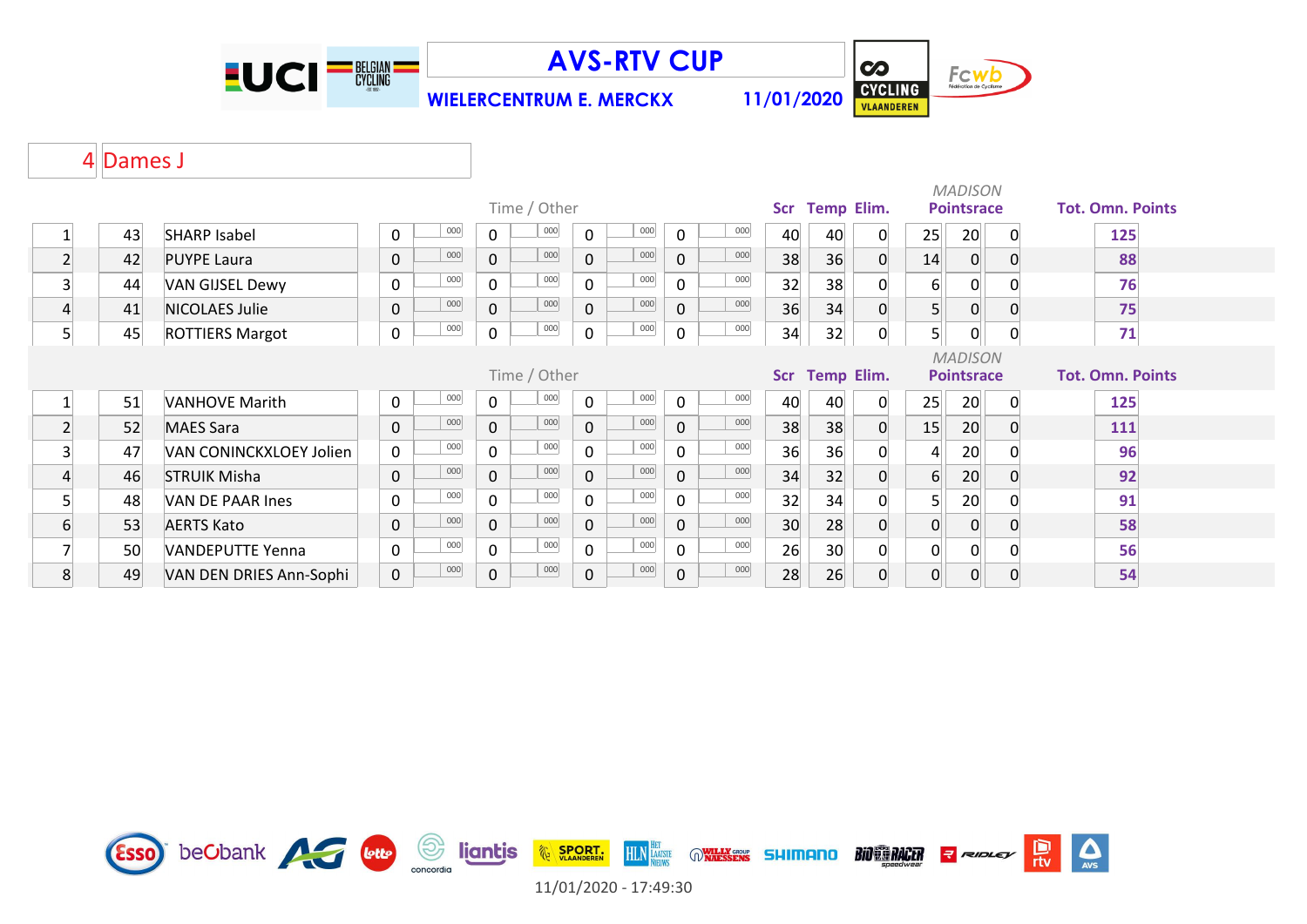

**WIELERCENTRUM E. MERCKX 11/01/2020**



 $\Delta$ 

 $\frac{D}{\pi v}$ 

RIDLEY

Nieuwelingen

|                 | <b>Scr</b>   |                               |             |     |                |     |              |     |                |     |                |                  |          |                   | <b>MADISON</b> |                |                         |
|-----------------|--------------|-------------------------------|-------------|-----|----------------|-----|--------------|-----|----------------|-----|----------------|------------------|----------|-------------------|----------------|----------------|-------------------------|
|                 | Time / Other |                               |             |     |                |     |              |     |                |     |                |                  |          | <b>Pointsrace</b> |                |                | <b>Tot. Omn. Points</b> |
| $\mathbf{1}$    | 71           | <b>LETEN Inias</b>            | $\mathbf 0$ | 000 | 0              | 000 | 0            | 000 | 0              | 000 | 30             | 40               | 0        | 12                | 0              | 0              | 82                      |
| $\overline{2}$  | 61           | <b>DE SCHUYTENEER Steffen</b> | $\Omega$    | 000 | $\overline{0}$ | 000 | $\mathbf{0}$ | 000 | $\mathbf{0}$   | 000 | 22             | 28               | $\Omega$ | 10                | 20             | $\Omega$       | 80                      |
| $\overline{3}$  | 64           | <b>GOOSSENS Nicholas</b>      | 0           | 000 | $\overline{0}$ | 000 | $\mathbf 0$  | 000 | 0              | 000 | 26             | 26               | 0        | 6                 | 20             | $\Omega$       | 78                      |
| $\vert 4 \vert$ | 72           | <b>PRESTIANNI Sacha</b>       | $\mathbf 0$ | 000 | $\overline{0}$ | 000 | $\mathbf 0$  | 000 | 0              | 000 | 34             | 36               | 0        | $\overline{7}$    | 0              | $\Omega$       | 77                      |
| $\overline{5}$  | 66           | <b>JONCKHEERE Jarne</b>       | $\Omega$    | 000 | 0              | 000 | $\mathbf 0$  | 000 | 0              | 000 | 40             | 34               | O.       | $\overline{2}$    | 0              |                | 76                      |
| $\overline{6}$  | 56           | <b>BERTELS Jasper</b>         | $\mathbf 0$ | 000 | $\overline{0}$ | 000 | $\mathbf{0}$ | 000 | $\mathbf 0$    | 000 | 36             | 38               | 0        | $1\vert$          | 0              | 0              | 75                      |
| $\overline{7}$  | 73           | <b>SLAETS Yorick</b>          | $\Omega$    | 000 | $\overline{0}$ | 000 | $\Omega$     | 000 | $\Omega$       | 000 | 32             | 32               | 0        | $\overline{7}$    | 0              | <sup>0</sup>   | 71                      |
| 8               | 55           | <b>BAERT Basiel</b>           | $\Omega$    | 000 | $\overline{0}$ | 000 | $\mathbf 0$  | 000 | $\mathbf 0$    | 000 | 38             | 30               | 0        | $\overline{2}$    | 0              | $\Omega$       | 70                      |
| $\overline{9}$  | 74           | <b>SNOEKS Baptiste</b>        | $\mathbf 0$ | 000 | $\overline{0}$ | 000 | $\mathbf 0$  | 000 | 0              | 000 | 24             | 22               | 0        | $\overline{0}$    | 0              | $\Omega$       | 46                      |
| 10              | 75           | <b>SOENENS Leyton</b>         | $\mathbf 0$ | 000 | 0              | 000 | $\mathbf 0$  | 000 | 0              | 000 | 28             | 14               | 0        | $\overline{0}$    | 0              | $\Omega$       | 42                      |
| 11              | 67           | L'EAU Michiel                 | $\mathbf 0$ | 000 | $\mathbf 0$    | 000 | $\mathbf 0$  | 000 | 0              | 000 | 18             | 20               | 0        | $\overline{2}$    | 0              | $\Omega$       | 40                      |
| 12              | 79           | <b>VAN OUDENHOVE Stian</b>    | $\mathbf 0$ | 000 | $\overline{0}$ | 000 | $\mathbf{0}$ | 000 | $\overline{0}$ | 000 | 8              | 24               | 0        | $\overline{0}$    | $\overline{0}$ | $\overline{0}$ | 32                      |
| 13              | 65           | <b>GOVAERT Tanghi</b>         | $\mathbf 0$ | 000 | $\overline{0}$ | 000 | $\mathbf 0$  | 000 | 0              | 000 | 10             | 16               | 0        | 5 <sup>1</sup>    | $\overline{0}$ | $\Omega$       | 31                      |
| 14              | 59           | <b>CRIEL Emilio</b>           | $\mathbf 0$ | 000 | $\overline{0}$ | 000 | $\mathbf 0$  | 000 | 0              | 000 | 20             | 1                | 0        | $1\overline{ }$   | $\overline{0}$ | $\Omega$       | 22                      |
| 15              | 78           | VAN DE WEYER Jan              | $\Omega$    | 000 | $\overline{0}$ | 000 | $\mathbf 0$  | 000 | 0              | 000 | $\overline{2}$ | 18               | 0        | $\Omega$          | $\Omega$       |                | 20                      |
| 16              | 77           | <b>VAN DAELE Ivo</b>          | $\mathbf 0$ | 000 | $\overline{0}$ | 000 | $\mathbf 0$  | 000 | $\overline{0}$ | 000 | 16             | 1                | 0        | $\overline{0}$    | $\overline{0}$ | $\Omega$       | 17                      |
| 17              | 62           | <b>DELHAYE Corentin</b>       | $\Omega$    | 000 | $\overline{0}$ | 000 | $\mathbf 0$  | 000 | 0              | 000 | $\overline{4}$ | 12               | 0        | $\Omega$          | $\Omega$       | <sup>0</sup>   | 16                      |
| 18              | 57           | <b>BOELEN Victor</b>          | $\mathbf 0$ | 000 | $\overline{0}$ | 000 | $\mathbf 0$  | 000 | 0              | 000 | 6              | $\overline{2}$   | 0        | $\overline{0}$    | 0              | $\Omega$       | 8                       |
| 19              | 68           | <b>LANDTSHEER Tibo</b>        | $\Omega$    | 000 | $\overline{0}$ | 000 | $\mathbf 0$  | 000 | 0              | 000 |                | $6 \overline{6}$ | O.       | 0                 | $\Omega$       | <sup>n</sup>   | 7                       |
| 20              | 58           | <b>CHINTINNE Tom</b>          | $\mathbf 0$ | 000 | $\overline{0}$ | 000 | $\mathbf 0$  | 000 | 0              | 000 | 12             | $\vert 4 \vert$  | 0        | $\overline{0}$    | $\overline{0}$ | $-40$          | $-24$                   |
| 21              | 69           | LEFEBVRE Johan                | 0           | 000 | $\overline{0}$ | 000 | $\mathbf 0$  | 000 | 0              | 000 | $\mathbf{1}$   | 8                | 0        | $\Omega$          | $\overline{0}$ | $-40$          | $-31$                   |
| 22              | 63           | <b>EVERAERT Mathias</b>       | $\mathbf 0$ | 000 | $\overline{0}$ | 000 | $\mathbf 0$  | 000 | 0              | 000 | $\mathbf{1}$   | $\mathbf{1}$     | 0        | 0                 | 0              | $-40$          | $-38$                   |
| 23              | 70           | <b>LEROY Maxime</b>           | $\Omega$    | 000 | 0              | 000 | $\mathbf 0$  | 000 | 0              | 000 | $\mathbf{1}$   | $\mathbf{1}$     | $\Omega$ | 0                 | 0              | $-80$          | $-78$                   |



**HLN**<br>**HLN**<br>NEIWS

**WILLY GROUP SHIMANO** 

**BIO CA RACER** 

**EXAMPLE SPORT.** 

 $\bigodot$ <br>concordia

**liantis** 

Esso beCbank AG bub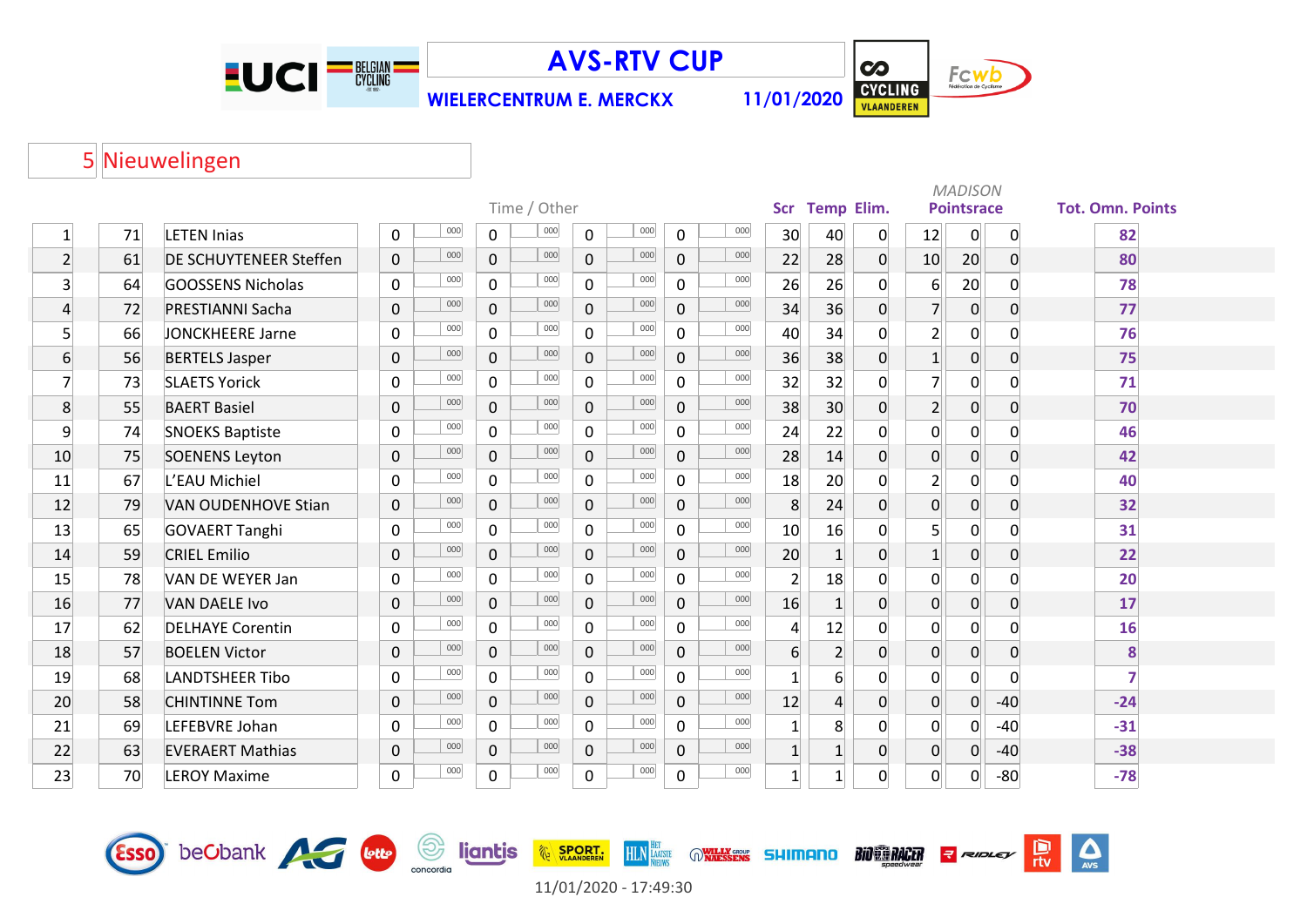



 $\sum_{\text{AVS}}$ 

믮

**WIELERCENTRUM E. MERCKX 11/01/2020**

### 6 Scratch Jun - ME -WE

|                |    |                            |                     |     |                |              |                |     |              |     |                 |                   |                |                | <b>MADISON</b>    |   |                         |
|----------------|----|----------------------------|---------------------|-----|----------------|--------------|----------------|-----|--------------|-----|-----------------|-------------------|----------------|----------------|-------------------|---|-------------------------|
|                |    |                            |                     |     |                | Time / Other |                |     |              |     |                 | Scr Temp Elim.    |                |                | <b>Pointsrace</b> |   | <b>Tot. Omn. Points</b> |
|                | 80 | <b>BEIRLAEN Jakov</b>      | 0                   | 000 | $\mathbf 0$    | 000          | $\mathsf{O}$   | 000 | $\Omega$     | 000 | 40              | 0                 | 0              | $\mathbf{0}$   | 0                 | 0 | 40                      |
| $\overline{2}$ | 86 | <b>SOENENS Ayton</b>       | $\mathsf{O}\xspace$ | 000 | $\mathbf{0}$   | 000          | $\mathbf 0$    | 000 | $\mathbf 0$  | 000 | 38              | $\overline{0}$    | 0              | $\mathbf{O}$   | $\overline{0}$    | 0 | 38                      |
| 3 <sup>1</sup> | 83 | <b>RAES Renzo</b>          | 0                   | 000 | $\mathbf 0$    | 000          | $\mathbf 0$    | 000 | $\Omega$     | 000 | 36              | $\overline{0}$    | 0              | 0              | 0                 |   | 36                      |
| 4              | 81 | <b>HUBO Xander</b>         | $\pmb{0}$           | 000 | $\overline{0}$ | 000          | $\mathbf 0$    | 000 | 0            | 000 | 34              | $\overline{0}$    | 0              | $\mathbf 0$    | $\overline{0}$    | 0 | 34                      |
| 5 <sup>1</sup> | 84 | <b>SCLACMENDER Mathias</b> | $\pmb{0}$           | 000 | $\mathbf 0$    | 000          | $\mathbf 0$    | 000 | 0            | 000 | 32              | $\overline{0}$    | 0              | 0              | $\mathbf 0$       | 0 | 32                      |
|                |    |                            |                     |     |                |              |                |     |              |     |                 |                   |                |                | <b>MADISON</b>    |   |                         |
|                |    |                            |                     |     |                | Time / Other |                |     |              |     |                 |                   | Scr Temp Elim. |                | <b>Pointsrace</b> |   | <b>Tot. Omn. Points</b> |
|                | 85 | <b>KOPECKY Lotte</b>       | 0                   | 000 | $\mathbf 0$    | 000          | $\mathbf 0$    | 000 | $\mathbf 0$  | 000 | 40              | $\overline{0}$    | 0              | 0              | 0                 | 0 | 40                      |
|                |    |                            |                     |     |                |              |                |     |              |     |                 |                   |                |                | <b>MADISON</b>    |   |                         |
|                |    |                            |                     |     |                | Time / Other |                |     |              |     | <b>Scr</b>      | <b>Temp Elim.</b> |                |                | <b>Pointsrace</b> |   | <b>Tot. Omn. Points</b> |
|                | 93 | <b>DEVELTERE Pieter</b>    | 0                   | 000 | $\mathbf 0$    | 000          | $\mathbf 0$    | 000 | $\Omega$     | 000 | 40              | $\overline{0}$    |                | $\overline{0}$ | $\overline{0}$    | 0 | 40                      |
| $\overline{2}$ | 94 | <b>DEWEER Jochen</b>       | 0                   | 000 | $\mathsf{O}$   | 000          | $\mathbf 0$    | 000 | $\mathbf{0}$ | 000 | 38              | $\overline{0}$    | 0              | $\mathbf{0}$   | $\overline{0}$    | 0 | 38                      |
| 3 <sup>1</sup> | 97 | <b>SQUIRE Ben</b>          | $\mathbf 0$         | 000 | $\mathsf{O}$   | 000          | $\mathbf 0$    | 000 | $\Omega$     | 000 | 36              | $\overline{0}$    |                | 0              | $\overline{0}$    |   | 36                      |
| 4              | 98 | VAN RAEPENBUSCH Ruben      | $\mathbf 0$         | 000 | $\mathsf{O}$   | 000          | $\overline{0}$ | 000 | $\mathbf{0}$ | 000 | 34              | $\overline{0}$    | 0              | $\mathbf{0}$   | $\overline{0}$    | 0 | 34                      |
| 5 <sup>1</sup> | 99 | <b>WAEYAERT Arno</b>       | 0                   | 000 | 0              | 000          | $\mathbf 0$    | 000 | $\Omega$     | 000 | 32              | $\overline{0}$    | 0              | 0              | $\mathbf 0$       |   | 32                      |
| 6              | 95 | <b>GRESSIER Maxime</b>     | $\pmb{0}$           | 000 | $\mathbf 0$    | 000          | $\mathsf{O}$   | 000 | 0            | 000 | 30 <sup>°</sup> | $\overline{0}$    | 0              | $\mathbf{0}$   | $\overline{0}$    | 0 | 30                      |
| 7              | 96 | <b>HEINDERSON Maths</b>    | $\pmb{0}$           | 000 | $\mathbf 0$    | 000          | 0              | 000 | 0            | 000 | 28              | 0                 | 0              | 0              | $\overline{0}$    | 0 | 28                      |

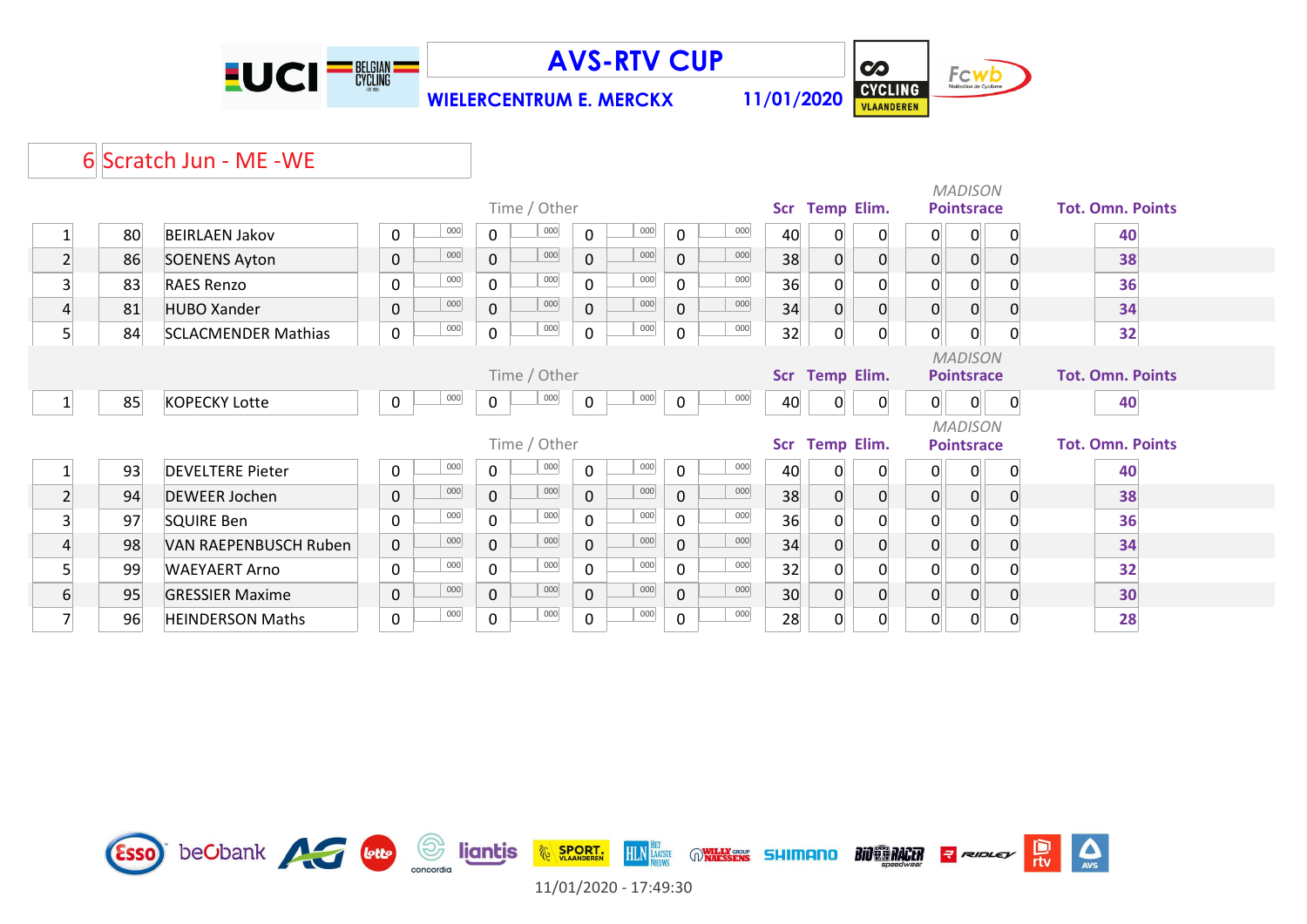

**WIELERCENTRUM E. MERCKX 11/01/2020**



 $\mathbb{R}$ 

 $\sum_{\text{AVS}}$ 

# 7 Puntenkoers Jun - ME -WE

|                 |    |                            |              |     |             |              |             |     |                |     |                |                   |                |                   | <b>MADISON</b>    |             |                         |
|-----------------|----|----------------------------|--------------|-----|-------------|--------------|-------------|-----|----------------|-----|----------------|-------------------|----------------|-------------------|-------------------|-------------|-------------------------|
|                 |    |                            |              |     |             | Time / Other |             |     |                |     | Scr Temp Elim. |                   |                | <b>Pointsrace</b> |                   |             | <b>Tot. Omn. Points</b> |
|                 | 83 | <b>RAES Renzo</b>          | 0            | 000 | $\mathbf 0$ | 000          | $\mathbf 0$ | 000 | $\mathbf{0}$   | 000 | 0              | 0                 | 0              | 50                | 0                 | 0           | 50                      |
| $\overline{2}$  | 80 | <b>BEIRLAEN Jakov</b>      | $\pmb{0}$    | 000 | $\mathbf 0$ | 000          | $\mathbf 0$ | 000 | $\mathbf{0}$   | 000 | 0              | $\Omega$          | $\overline{0}$ | 39                | $\overline{0}$    | 0           | 39                      |
| 3 <sup>1</sup>  | 86 | <b>SOENENS Ayton</b>       | $\mathbf 0$  | 000 | $\mathbf 0$ | 000          | $\mathbf 0$ | 000 | $\Omega$       | 000 | 0              | $\Omega$          | $\Omega$       | 26                | 0                 | $-20$       | 6                       |
| 4               | 81 | <b>HUBO Xander</b>         | $\pmb{0}$    | 000 | $\mathbf 0$ | 000          | $\mathbf 0$ | 000 | 0              | 000 | 0              | $\overline{0}$    | $\overline{0}$ | 21                | 0                 | $-20$       |                         |
| 5 <sup>1</sup>  | 84 | <b>SCLACMENDER Mathias</b> | $\mathsf{O}$ | 000 | $\mathbf 0$ | 000          | $\pmb{0}$   | 000 | 0              | 000 | 0              | $\overline{0}$    | 0              | $\overline{7}$    | 0                 | $-20$       | $-13$                   |
|                 |    |                            |              |     |             |              |             |     |                |     |                |                   |                |                   | <b>MADISON</b>    |             |                         |
|                 |    |                            |              |     |             | Time / Other |             |     |                |     |                | Scr Temp Elim.    |                |                   | <b>Pointsrace</b> |             | <b>Tot. Omn. Points</b> |
|                 | 85 | <b>KOPECKY Lotte</b>       | $\pmb{0}$    | 000 | $\pmb{0}$   | 000          | $\mathbf 0$ | 000 | $\overline{0}$ | 000 | $\Omega$       | $\overline{0}$    | $\overline{0}$ | 65                | 0                 | 0           | 65                      |
|                 |    |                            |              |     |             |              |             |     |                |     |                |                   |                |                   | <b>MADISON</b>    |             |                         |
|                 |    |                            |              |     |             | Time / Other |             |     |                |     | Scr            | <b>Temp Elim.</b> |                |                   | <b>Pointsrace</b> |             | <b>Tot. Omn. Points</b> |
|                 | 93 | <b>DEVELTERE Pieter</b>    | $\mathbf 0$  | 000 | $\mathbf 0$ | 000          | $\mathbf 0$ | 000 | $\Omega$       | 000 |                | 0                 | $\overline{0}$ | 51                | $\overline{0}$    | 0           | 51                      |
| $\overline{2}$  | 97 | <b>SQUIRE Ben</b>          | $\pmb{0}$    | 000 | $\mathbf 0$ | 000          | $\mathbf 0$ | 000 | $\mathbf 0$    | 000 |                | $\Omega$          | $\overline{0}$ | 24                | 20                |             | 44                      |
| $\overline{3}$  | 99 | <b>WAEYAERT Arno</b>       | $\mathbf 0$  | 000 | $\mathbf 0$ | 000          | $\mathbf 0$ | 000 | 0              | 000 |                |                   | $\Omega$       | 20                | 20                |             | 40                      |
| $\overline{4}$  | 94 | <b>DEWEER Jochen</b>       | $\pmb{0}$    | 000 | $\mathbf 0$ | 000          | $\mathbf 0$ | 000 | $\mathbf 0$    | 000 |                |                   | $\overline{0}$ | 16                | 20                | $\Omega$    | 36                      |
| $5\overline{)}$ | 96 | <b>HEINDERSON Maths</b>    | $\mathbf 0$  | 000 | $\mathbf 0$ | 000          | $\mathbf 0$ | 000 | $\Omega$       | 000 |                | $\Omega$          | $\Omega$       |                   | 20                |             | 22                      |
| 6               | 95 | <b>GRESSIER Maxime</b>     | $\mathbf 0$  | 000 | $\mathbf 0$ | 000          | $\mathbf 0$ | 000 | 0              | 000 | 0              | $\Omega$          | $\overline{0}$ | 16                | $\overline{0}$    | $\mathbf 0$ | 16                      |
|                 | 98 | VAN RAEPENBUSCH Ruben      | $\mathbf 0$  | 000 | $\mathsf 0$ | 000          | $\pmb{0}$   | 000 | $\mathbf 0$    | 000 |                | 0                 | $\overline{0}$ | 14                | 0                 | 0           | 14                      |